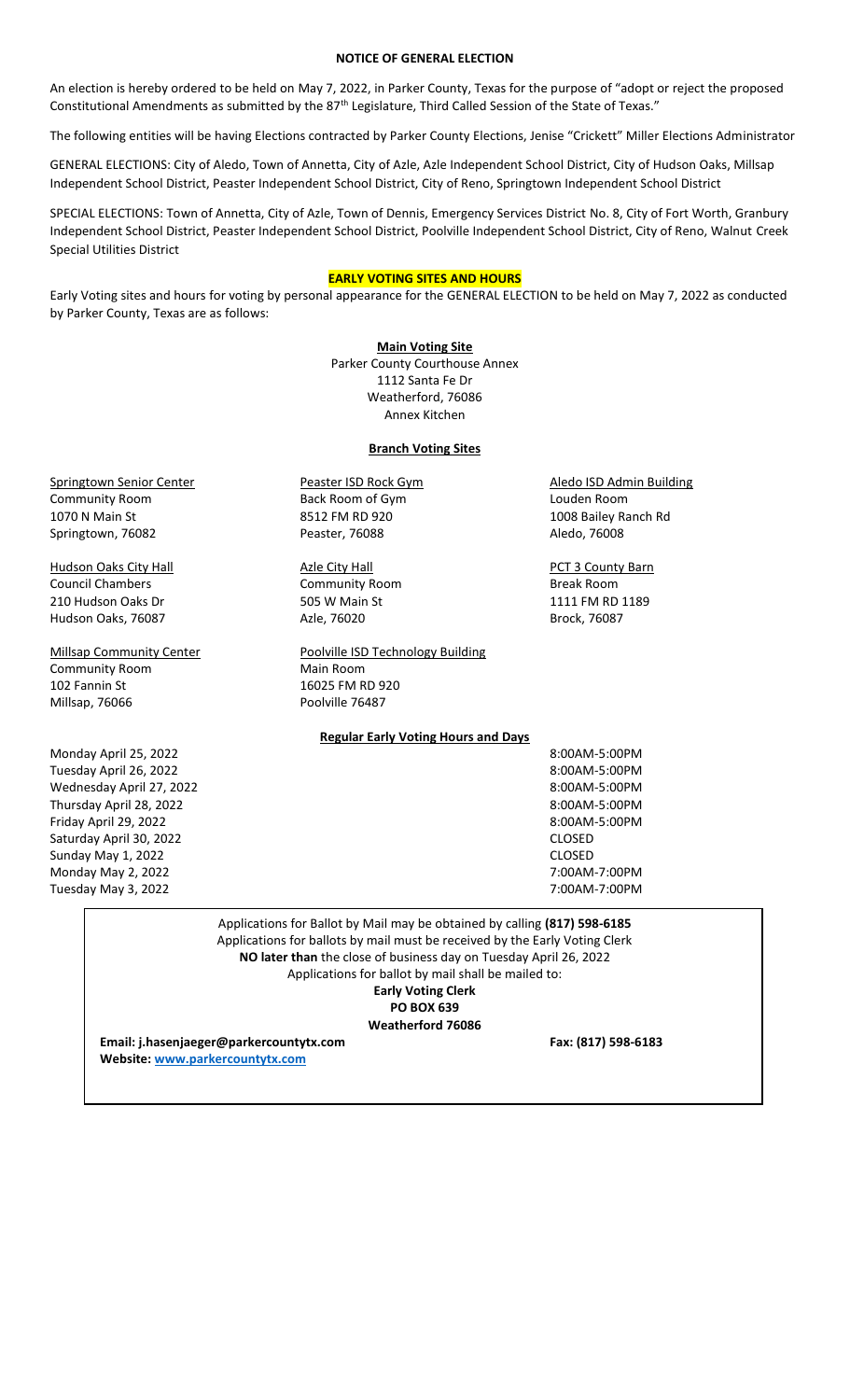#### *AVISO DE ELECCION GENERAL*

Por la presente se ordena que se celebre una eleccion el 2 de noviembre de 2021 en el condado de Parker, Texas, con el proposito de *"adopter o rechazar las Enmiendas Constitucionales peopuestas tal como las present la Legislatura 87th Sesion Tercera llamada del Estado de Texas."*

*Las siguientes entidades tendran Elecciones contratadas por Elecciones del Condado de Parker Jenise "Crickett" Miller Administradora de Elecciones*

ELLECCIONES GENERALES: City of Aledo, Town of Annetta, City of Azle, Azle Independent School District, City of Hudson Oaks, Millsap Independent School District, Peaster Independent School District, City of Reno, Springtown Independent School District

ELECCIONES ESPECIALES: Town of Annetta, City of Azle, Town of Dennis, Emergency Services District No. 8, City of Fort Worth, Granbury Independent School District, Peaster Independent School District, Poolville Independent School District, City of Reno, Walnut Creek Special Utilities District

### **SITIOS Y HORARIOS DE VATACION ANTICIPADA**

Los lugares para la votación anticipada y el horario para la votación en persona para la ELECCION GENERAL que se llevara a cabo el 7 de Mayo de 2022, según lo llevara a cabo el condado de Parker, Texas, son los siguientes:

### **Sitio principal de votacion**

Parker County Courthouse Annex 1112 Santa Fe Dr Weatherford, 76086 Annex Kitchen

#### **Sitios de votacion de sucursales**

Springtown Senior Center **Peaster ISD Rock Gym** Aledo ISD Admin Building Community Room Back Room of Gym Louden Room 1070 N Main St 8512 FM RD 920 1008 Bailey Ranch Rd Springtown, 76082 **Peaster, 76088** Aledo, 76008

Hudson Oaks City Hall **Azle City Hall** Azie City Hall **PCT 3 County Barn** Council Chambers **Community Room** Break Room 210 Hudson Oaks Dr **505 W Main St** 1111 FM RD 1189 Hudson Oaks, 76087 **Azle, 76020** Brock, 76087

Community Room Main Room 102 Fannin St 16025 FM RD 920 Millsap, 76066 **Poolville 76487** 

Lunes 25 de Abril de 2022 **8:00AM-5:00PM** Martes 26 de Abril de 2022 8:00AM-5:00PM Miercoles 27 de Abril de 2022 8:00AM-5:00PM Jueves 28 de Abril de 2022 8:00AM-5:00PM Viernes 29 de Abril de 2022 8:00AM-5:00PM Sabado 30 de Abril de 2022 CERRADA Domingo 1 de Mayo de 2022 CERRADA Lunes 2 de Mayo de 2022 7:00AM-7:00PM Martes 3 de Mayo de 2022 7:00AM-7:00PM

Millsap Community Center **Poolville IS Technology Building** 

**Horas y dias regulares de votacion anticipada**

Las solicitudes de boleta por correo se pueden obtener llamando al (817) 598-6185 Las solicitudes de boletas por correo deben ser recibidas por el Secretario de Voatcion Anticipada **No mas tarde que** el cierre del dia habil el martes 26 de abril de 2022 Las solicitudes de bolete electoral por correo se enviaran por correo a **Early Voting Clerk PO BOX 639 Weatherford 76086 Email: [j.hasenjaeger@parkercountytx.com](mailto:j.hasenjaeger@parkercountytx.com) Fax: (817) 598-6183 Website: www.parkercountytx.com**